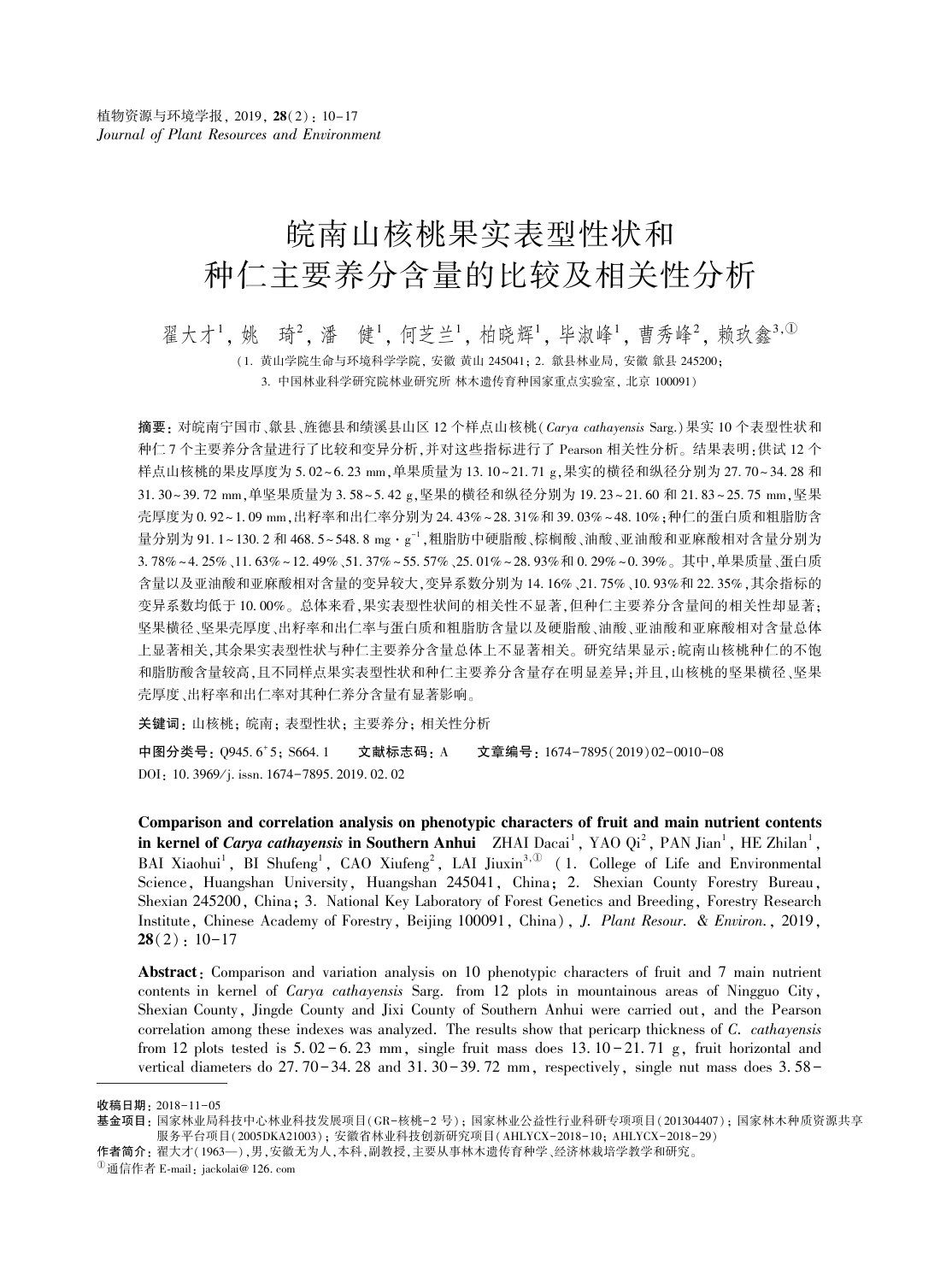5. 42 g, nut horizontal and vertical diameters do 19. 23-21. 60 and 21. 83-25. 75 mm, respectively, nut shell thickness does 0.  $92-1.09$  mm, seed and kernel yield rates do  $24.43\% - 28.31\%$  and 39.03% -48. 10%, respectively. Contents of protein and crude fat in kernel are 91. 1-130. 2 and 468. 5-548. 8  $mg \cdot g^{-1}$ , respectively, and relative contents of stearic acid, palmitic acid, oleic acid, linoleic acid and linolenic acid in crude fat are 3. 78% - 4. 25%, 11. 63% - 12. 49%, 51. 37% - 55. 57%, 25. 01% - 28. 93% and 0. 29%-0. 39%, respectively. In which, variations of single fruit mass, protein content and relative contents of linoleic acid and linolenic acid are greater, their coefficients of variation are 14. 16%, 21. 75%, 10. 93% and 22. 35%, respectively, and those of other indexes are all lower than 10. 00%. In general, there is no significant correlation among phenotypic characters of fruit, but there are significant correlations among main nutrient contents in kernel. There are significant correlations of nut horizontal diameter, nut shell thickness, and seed and kernel yield rates with contents of protein and crude fat and relative contents of stearic acid, oleic acid, linoleic acid and linolenic acid in general, and there is no significant correlation of other phenotypic characters of fruit with main nutrient contents in kernel in general. It is suggested that unsaturated fatty acid content in kernel of C. cathayensis in Southern Anhui is relatively high, and there are obvious differences in phenotypic characters of fruit and main nutrient contents in kernel among different plots. Besides, nut horizontal diameter, nut shell thickness, and seed and kernel yield rates of C. cathayensis have significant effects on nutrient content in its kernel.

Key words: Carya cathayensis Sarg.; Southern Anhui; phenotypic characters; main nutrient; correlation analysis

山核桃(Carya cathayensis Sarg.) 隶属于胡桃科 (Juglandaceae) 山核桃属(Carya Nutt.),在中国主要 分布于长江流域东部的亚热带地区,具有果大、壳薄、 出仁率高和出油率高等特征,果实中含有丰富的生物 活性成分,具有抗氧化、降低胆固醇和预防心血管疾 病等功能,因此,山核桃是一种极具开发利用价值的 特色木本油料树种<sup>[1]</sup>。目前国内学者关于山核桃的 研究主要集中在分类学<sup>[2-3]</sup> 、生态学<sup>[4]</sup> 和遗传多样 性[5-6]等方面,对不同品种和居群山核桃的种实性状 表型多样性和营养成分等也有初步研究<sup>[7-8]</sup>。对植 物开展表型性状多样性研究有助于了解植物的基因 型差异,明确植物的适应性及进化的方式、机制和影 响因子[9-10] 。 个体表型性状检测是一种简便且有效 的植物种质鉴定方法[11-12] ,然而,植物的个体表型性 状并不是孤立的,各表型性状间存在丰富的相关 性[10,13-15],因此,在对植物种质资源进行评价时需要 考虑各表型性状间的相关性,通过综合分析获得更加 科学和合理的研究结论。

随着现代生命科学技术的发展,分子生物学技术 已被广泛用于植物研究,目前已经有学者采用分子生 物学和功能基因组学方法开展山核桃种仁油脂和蛋 白质含量及其生物合成机制等方面的研究工作<sup>[16]</sup>, 但关于特定地区山核桃果实表型性状的多样性和适 应性以及山核桃果实表型性状的地区差异等研究工 作尚未全面展开,在一定程度上限制了山核桃种仁活

性成分生物合成机制的深入研究,不利于山核桃优良 品种的选育。

皖南地区是中国山核桃的主产区之一,作者对皖 南宁国市、歙县、旌德县和绩溪县等地山区 12 个样点 山核桃的果实表型性状及种仁主要养分含量进行了 比较和变异分析,并对各指标进行了 Pearson 相关性 分析,旨在为深入研究山核桃的果实遗传变异及种仁 活性成分生物合成机制提供基础资料,为山核桃的良 种选育、营养品质评价及油产品开发利用提供科学依 据,并对进一步探究皖南地区山核桃果实发育期间油 脂的合成规律及其内在分子调控机制[17-18] 具有一定 的指导意义。

## 1 研究区概况和研究方法

#### 1. 1 研究区概况

皖南地区的山核桃天然分布于宁国市、歙县、 旌德县和绩溪县等地的山区,该区域年平均气温 15. 5 ℃ ~16. 5 ℃ ;年平均降水量在 1 500 mm 以上, 且降水主要集中在 4 月份至 9 月份;年平均空气相对 湿度 76% ~80%;无霜期 220~230 d;土壤的排水状况 良好,土壤类型为黄壤或红壤[19] 。 该区域植物多样 性极为丰富,共有种子植物 2 498 种,包括裸子植物 13 属 18 种、单子叶植物 211 属 593 种和双子叶植物  $674$  属 1 887 种 $^{[20]}$ 。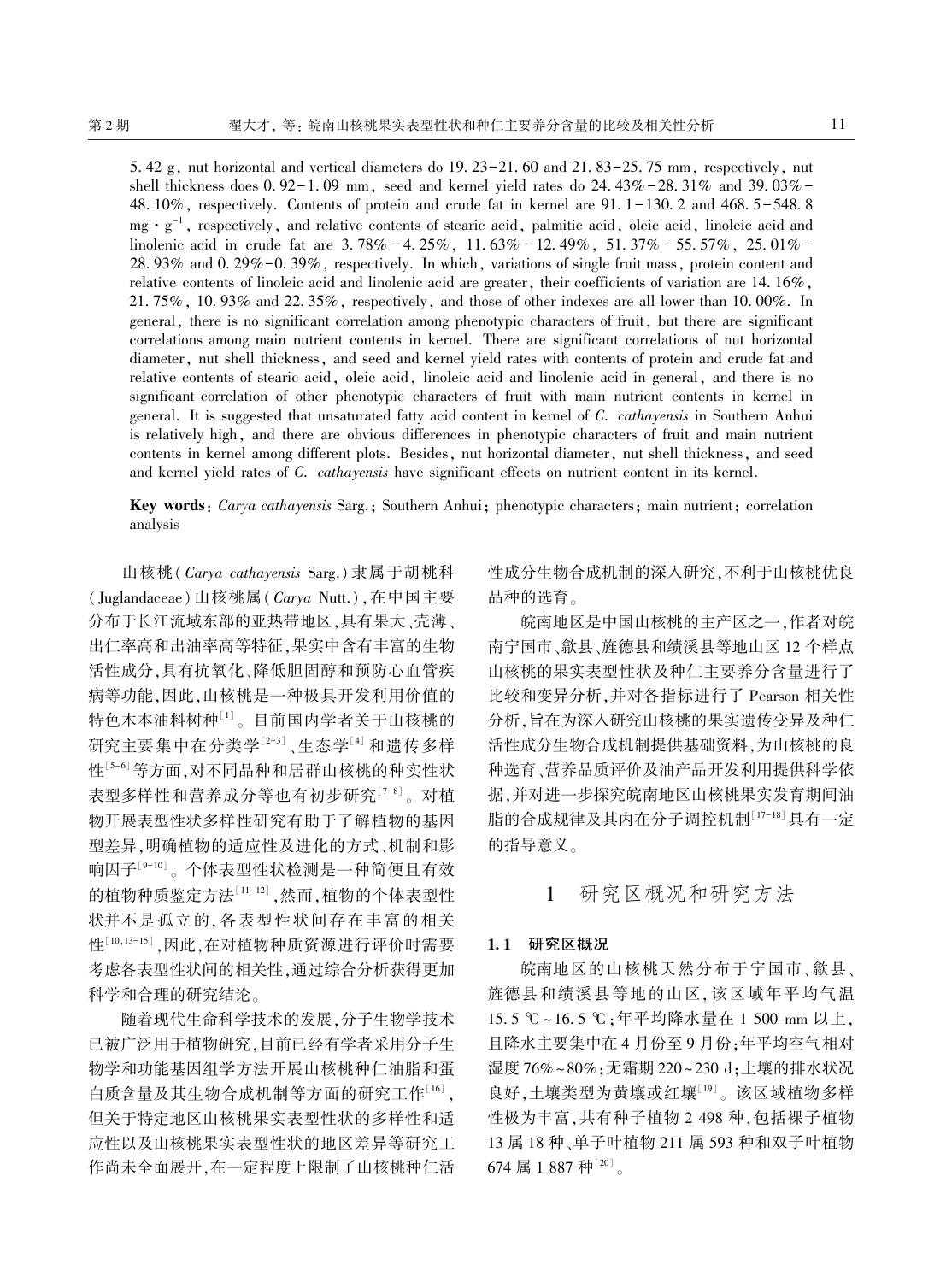#### 1. 2 研究方法

1. 2. 1 样品采集 通过走访当地群众、查阅档案资 料、实地调查及初步测定相关性状等方法获得皖南地 区的山核桃资源状况,最终确定对 12 个相对独立样 点的野生山核桃进行研究,各样点的具体位置和样株 数见表 1。 在每个样点选择株距在 100 m 以上且健 康的山核桃实生植株,做好标记;于 2015 年 9 月 7 日 和 8 日(白露前后)在各样点分别采集样株树冠中上 部外围四周枝条上具有代表性且果形饱满的成熟果 实,每株采集 5 kg 果实;将每株样株采集的果实分别 装入布袋中,立即送回实验室进行相关果实表型性状 测量。

表 1 皖南 12 个山核桃样点的具体位置和样株数

|  |  |  |  |  |  | Table 1 Specific location and sample plant number of 12 plots of <i>Carya cathayensis</i> Sarg. in Southern Anhui |
|--|--|--|--|--|--|-------------------------------------------------------------------------------------------------------------------|
|--|--|--|--|--|--|-------------------------------------------------------------------------------------------------------------------|

| 编号<br>No.       | 样点<br>Plot                              | 纬度<br>Latitude                            | 经度<br>Longitude             | 海拔/m<br>Altitude | 样株数<br>Sample plant<br>number |
|-----------------|-----------------------------------------|-------------------------------------------|-----------------------------|------------------|-------------------------------|
| P <sub>1</sub>  | 宁国市胡乐镇 Hule Town of Ningguo City        | N30°17'48"-N30°17'53"                     | $E118°43'06" - E118°43'14"$ | $225 - 250$      | 28                            |
| P <sub>2</sub>  | 宁国市霞西镇 Xiaxi Town of Ningguo City       | N30°24'28"-N30°24'57"                     | $E118°56'59" - E118°57'10"$ | $524 - 607$      | 26                            |
| P <sub>3</sub>  | 宁国市仙霞镇 Xianxia Town of Ningguo City     | N30°21'39"-N30°21'53"                     | E119°14'20"-E119°19'20"     | $266 - 313$      | 30                            |
| P4              | 宁国市南极乡 Nanji Township of Ningguo City   | N30°21'52"-N30°21'53"                     | $E119°00'14" - E119°00'23"$ | $170 - 194$      | 32                            |
| P <sub>5</sub>  | 歙县杞梓里镇 Qizili Town of Shexian County    | N29°55'58"-N29°58'25"                     | $E118°47'55" - E118°48'47"$ | $347 - 637$      | 30                            |
| P6              | 歙县岔口镇 Chakou Town of Shexian County     | N29°51'46"-N29°51'56"                     | $E118°46'34" - E118°46'42"$ | $388 - 452$      | 25                            |
| P7              | 歙县三阳镇 Sanyang Town of Shexian County    | N30°02'35"-N30°02'40"                     | E118°48'19"-E118°48'24"     | $308 - 343$      | 21                            |
| P8              | 旌德县俞村乡 Yucun Township of Jingde County  | N30°22'35"-N30°22'38"                     | $E118°41'46" - E118°48'19"$ | $330 - 362$      | 21                            |
| P <sub>9</sub>  | 旌德县云乐乡 Yunle Township of Jingde County  | N30°27'39"-N30°46'55"                     | $E118°39'23" - E118°56'29"$ | $357 - 367$      | 21                            |
| P <sub>10</sub> | 绩溪县伏岭镇 Fuling Town of Jixi County       | $N30^{\circ}06'24'' - N30^{\circ}06'56''$ | $E118°47'17" - E118°47'41"$ | $591 - 660$      | 31                            |
| P11             | 绩溪县家朋乡 Jiapeng Township of Jixi County  | N30°14'55"-N30°15'14"                     | E118°30'01"-E118°51'59"     | $360 - 509$      | 26                            |
| P <sub>12</sub> | 绩溪县荆州乡 Jingzhou Township of Jixi County | $N30^{\circ}10'50'' - N30^{\circ}13'55''$ | $E118°49'37" - E118°53'35"$ | $596 - 795$      | 33                            |

1. 2. 2 果实表型性状测量 充分混匀后,随机选取 30 个果实,测量单果质量以及果实的横径和纵径;剥 离果皮后,测量果皮厚度、单坚果质量以及坚果的横 径和纵径;剥壳、取仁,测量坚果壳厚度和种仁质量; 根据测量结果计算出籽率和出仁率,计算公式分别为 出籽率= (单坚果质量/ 单果质量) ×100%和出仁率 = (种仁质量/ 单坚果质量) ×100%。 使用电子天平(精 度 0. 001 g)测量单果和单坚果的质量,使用电子游标 卡尺(精度 0. 01 mm) 测量果实和坚果的横径和纵 径,使用电子千分尺(精度 0. 01 mm) 测量果皮和坚 果壳的厚度。

1. 2. 3 种仁主要养分含量测定 待果实表型性状测 量完毕后,将种仁自然晾干后粉碎,装瓶,用于种仁主 要养分含量测定。 参照 GB 50095—2010 中的分光光 度法,经加热消煮后,以硫酸铵为对照品,测定种仁中 蛋白质含量;参照 GB/T 14772-2008 中的方法测定 种仁中粗脂肪含量;参照 GB/T 17376-2008 中的方 法对提取的粗脂肪样品进行甲酯化处理,并参照 GB/T 17377-2008 中的方法分别测定并计算粗脂肪 中硬脂酸、棕榈酸、油酸、亚油酸和亚麻酸的相对含 量。 每株称取 3 份样品进行测定。

#### 1. 3 数据处理及分析

使用 SPSS 22.0 统计分析软件,采用 Duncan's 新 复极差法对不同样点的相关实验数据进行多重比较, 并对各指标进行 Pearson 相关性分析。

## 2 结果和分析

#### 2. 1 皖南不同样点山核桃果实表型性状的比较

皖南不同样点山核桃果实表型性状的比较结果 见表 2。 由表 2 可见:绩溪县家朋乡样点山核桃的果 皮厚度最大,为 6. 23 mm;旌德县云乐乡样点山核桃 的果皮厚度次之,为 6. 01 mm;歙县三阳镇样点山核 桃的果皮厚度最小,为 5. 02 mm。 旌德县云乐乡样点 山核桃的单果质量最大,为 21. 71 g;宁国市胡乐镇样 点山核桃的单果质量次之,为 18. 04 g;绩溪县伏岭镇 样点山核桃的单果质量最小,为 13. 10 g。 旌德县云 乐乡样点山核桃果实的横径和纵径也最大,分别为 34. 28 和 39. 72 mm;宁国市胡乐镇样点山核桃果实 的横径和纵径次之,分别为 32. 29 和 35. 88 mm;绩溪 县伏岭镇样点山核桃果实的横径和纵径最小,分别为 27. 70 和 31. 30 mm。 旌德县云乐乡样点山核桃的单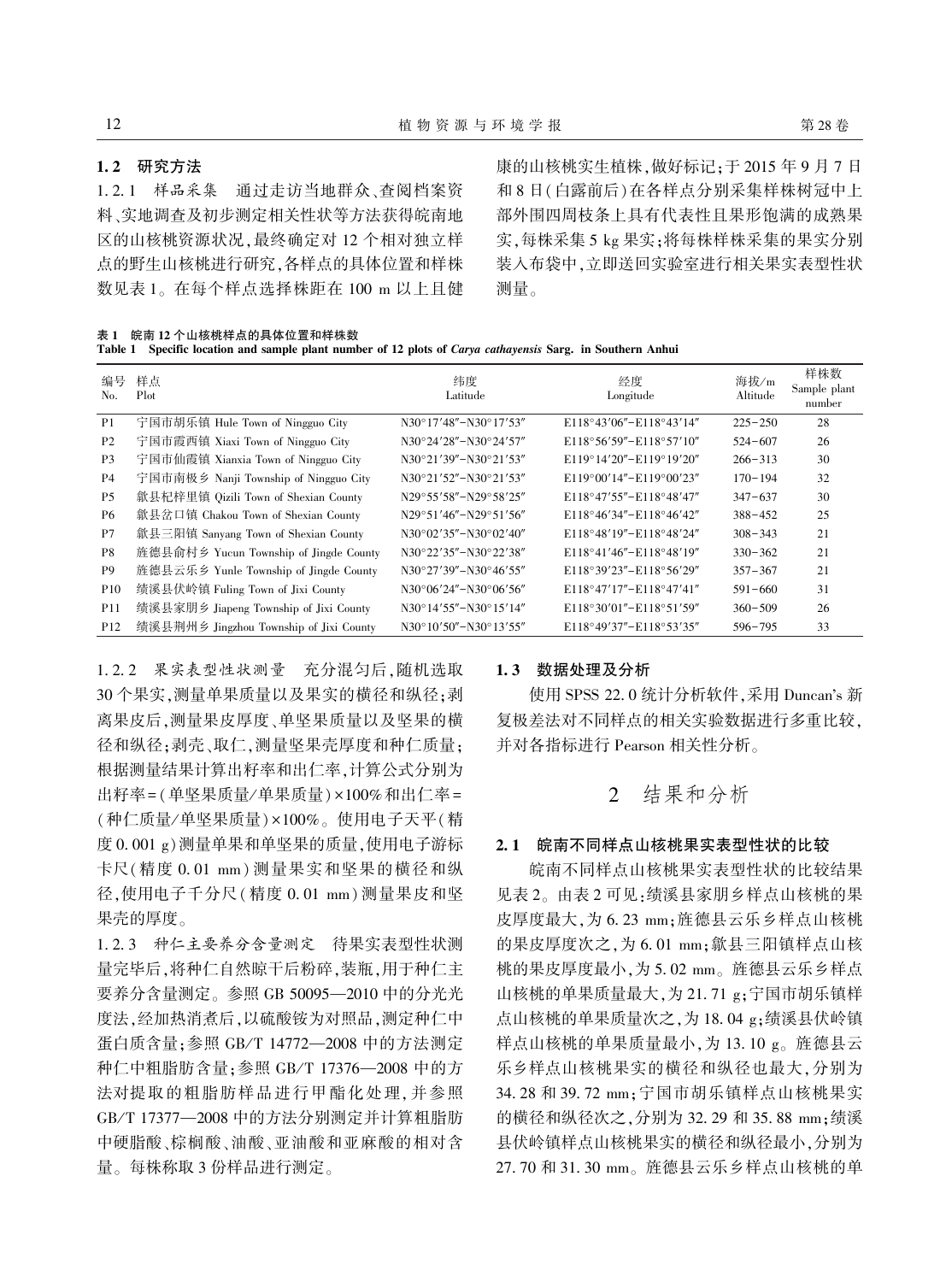坚果质量最大,为 5. 42 g;宁国市仙霞镇样点山核桃 的单坚果质量次之,为 4. 95 g;绩溪县伏岭镇样点山 核桃的单坚果质量最小,为 3. 58 g。 旌德县云乐乡样 点山核桃坚果的横径和纵径也最大,分别为 21. 60 和 25. 75 mm;宁国市仙霞镇样点山核桃的坚果纵径次 之,为 25. 06 mm,宁国市南极乡样点山核桃的坚果横 径次之,为 21. 03 mm;绩溪县伏岭镇样点山核桃坚果 的横径和纵径最小,分别为 19. 23 和 21. 83 mm。 宁 国市胡乐镇样点山核桃的坚果壳厚度最大,为 1. 09 mm;旌德县云乐乡样点山核桃的坚果壳厚度次之,为 1. 07 mm;宁国市霞西镇样点山核桃的坚果壳厚度最 小,为 0. 92 mm。 宁国市仙霞镇样点山核桃的出籽率 最大,为 28. 31%;宁国市南极乡样点山核桃的出籽率 次之,为 28. 03%;绩溪县荆州乡样点山核桃的出籽率 最小,为 24. 43%。 旌德县云乐乡样点山核桃的出仁 率最大,为 48. 10%;宁国市仙霞镇样点山核桃的出仁 率次之,为 47. 78%;绩溪县荆州乡样点山核桃的出仁 率最小,为 39. 03%。

由表 2 还可见:不同样点山核桃果实的上述 10 个表型性状存在明显差异, 变异系数为 4. 07% ~ 14. 16%,其中,单果质量的变异系数最大,坚果横径 的变异系数最小。

### 2. 2 皖南不同样点山核桃种仁主要养分含量的比较

皖南不同样点山核桃种仁主要养分含量的比较 结果见表 3。 由表 3 可见:歙县岔口镇样点山核桃种 仁的蛋白质含量最高,为 130. 2 mg·g -1 ;绩溪县荆州 乡和宁国市南极乡 2 个样点山核桃种仁的蛋白质含 量也较高,分别为 129. 7 和 128. 4  $_{\rm{mg}} \cdot$   $_{\rm{g}}^{-1}$  ; 绩溪县家

表 2 皖南不同样点山核桃果实表型性状的比较 $(\overline{X}$ ± $SD)^{1)}$ 

| Table 2 Comparison on phenotypic characters of fruit of Carya cathayensis Sarg. from different plots in Southern Anhui $(\bar{X} \pm SD)^{1}$ |  |  |
|-----------------------------------------------------------------------------------------------------------------------------------------------|--|--|

| 样点<br>Plot                              | 果皮厚度/mm<br>Pericarp<br>thickness      | 单果质量/g<br>Single fruit<br>mass      | 果实横径/mm<br>Fruit horizontal<br>diameter | 果实纵径/mm<br>Fruit vertical<br>diameter | 单坚果质量/g<br>Single nut<br>mass |
|-----------------------------------------|---------------------------------------|-------------------------------------|-----------------------------------------|---------------------------------------|-------------------------------|
| 宁国市胡乐镇 Hule Town of Ningguo City        | 5.80 $\pm$ 0.33a                      | 18.04 $\pm$ 2.48b                   | 32. $29 \pm 1$ . 20ab                   | 35.88 $\pm$ 2.57abc                   | 4.90 $\pm$ 0.59b              |
| 宁国市霞西镇 Xiaxi Town of Ningguo City       | $5.39 \pm 0.10$ ab                    | 14.95 $\pm$ 0.59 $c$                | 30.65 $\pm$ 0.47bc                      | 34. $14 \pm 1$ . 14bc                 | $3.98 \pm 0.21$ bc            |
| 宁国市仙霞镇 Xianxia Town of Ningguo City     | 5.45 $\pm$ 0.52ab                     | $15.93 \pm 0.31$ bc                 | $31.93 \pm 1.21$                        | 34.44 $\pm$ 0.56 $c$                  | 4.95 $\pm$ 0.42bc             |
| 宁国市南极乡 Nanji Township of Ningguo City   | $5.53 \pm 0.20$ ab                    | 16.66 $\pm$ 0.75bc                  | $31.87 \pm 0.46$                        | 34. $20 \pm 0.88$ c                   | 4.78 $\pm$ 0.34bc             |
| 歙县杞梓里镇 Qizili Town of Shexian County    | 5. $31 \pm 0.47$ ab                   | 15. $11\pm2.36$ bc                  | $31.02 \pm 1.19$ b                      | 34.99 $\pm$ 1.29bc                    | 4.25 $\pm$ 0.35b              |
| 歙县岔口镇 Chakou Town of Shexian County     | 5.61 $\pm$ 0.49ab                     | 16.27 $\pm$ 1.99bc                  | $31.38 \pm 1.42$                        | $35.82 \pm 1.17$ b                    | 4. $25 \pm 0.26$              |
| 歙县三阳镇 Sanyang Town of Shexian County    | $5.02 \pm 0.25$                       | $15.09 \pm 1.30c$                   | 30.50 $\pm$ 0.81bc                      | 32.56 $\pm$ 1.36 $cd$                 | 4.23 $\pm$ 0.17bc             |
| 旌德县俞村乡 Yucun Township of Jingde County  | 5.38 $\pm$ 0.19ab                     | 17.19 $\pm$ 0.80bc                  | $31.68 \pm 0.56$                        | $35.25 \pm 0.62b$                     | 4.29 $\pm$ 0.11bc             |
| 旌德县云乐乡 Yunle Township of Jingde County  | 6.01 $\pm$ 0.17a                      | $21.71 \pm 2.98a$                   | 34.28±0.75a                             | 39.72±1.92a                           | $5.42 \pm 0.49a$              |
| 绩溪县伏岭镇 Fuling Town of Jixi County       | 5.10 $\pm$ 0.52b                      | 13.10 $\pm$ 1.74 $c$                | $27.70 \pm 3.05c$                       | $31.30 \pm 3.41$ d                    | $3.58 \pm 0.30c$              |
| 绩溪县家朋乡 Jiapeng Township of Jixi County  | 6. $23 \pm 0.58a$                     | 17. $13 \pm 1.68$ bc                | $31.98 \pm 0.89$ b                      | 34.75 $\pm$ 1.39bc                    | 4.63 $\pm$ 0.29b              |
| 绩溪县荆州乡 Jingzhou Township of Jixi County | 5.95 $\pm$ 0.57a                      | 16.78 $\pm$ 1.98bc                  | $31.70 \pm 1.26$                        | 34. $30 \pm 1$ , 93bc                 | 4.00 $\pm$ 0.24bc             |
| 变异系数/% Coefficient of variation         | 8.83                                  | 14.16                               | 5.97                                    | 6.68                                  | 6.68                          |
|                                         |                                       |                                     |                                         |                                       |                               |
| 样点<br>Plot                              | 坚果横径/mm<br>Nut horizontal<br>diameter | 坚果纵径/mm<br>Nut vertical<br>diameter | 坚果壳厚度/mm<br>Nut shell<br>thickness      | 出籽率/%<br>Seed yield<br>rate           | 出仁率/%<br>Kernel yield<br>rate |
| 宁国市胡乐镇 Hule Town of Ningguo City        | $20.77 \pm 1.23a$                     | 24.68 $\pm$ 1.28ab                  | $1.09 \pm 0.21a$                        | 27. $15 \pm 1.44$ bc                  | 47.68 $\pm$ 1.89a             |
| 宁国市霞西镇 Xiaxi Town of Ningguo City       | 19.40 $\pm$ 0.13bc                    | $23.55 \pm 0.32$ bc                 | $0.92 \pm 0.05$ bc                      | $26.56 \pm 1.33$ abc                  | 44. $33 \pm 2$ , 12bc         |
| 宁国市仙霞镇 Xianxia Town of Ningguo City     | 20.75±0.09ab                          | $25.06 \pm 0.71$ ab                 | $0.95 \pm 0.08$ bc                      | $28.31 \pm 1.49a$                     | 47.78 $\pm$ 1.98a             |
| 宁国市南极乡 Nanji Township of Ningguo City   | $21.03 \pm 0.43a$                     | 24. $14\pm0.50b$                    | $0.93 \pm 0.05$ bc                      | $28.03 \pm 1.44a$                     | 46.75 $\pm$ 3.19ab            |
| 歙县杞梓里镇 Qizili Town of Shexian County    | $20.39 \pm 0.34$                      | $23.36 \pm 0.60$                    | $0.97 \pm 0.05c$                        | 28.01 $\pm$ 2.55abc                   | 43. $25 \pm 3$ . 13c          |
| 歙县岔口镇 Chakou Town of Shexian County     | 20. $11\pm0.39b$                      | $23.56 \pm 0.25$ bc                 | $1.00 \pm 0.07$ abc                     | 26. $18 \pm 1.90$ bc                  | 44.65 $\pm$ 1.79bc            |
| 歙县三阳镇 Sanyang Town of Shexian County    | 19.51 $\pm$ 0.23bc                    | 22. $63 \pm 0.25c$                  | $1.00 \pm 0.09$ abc                     | $28.00 \pm 1.62$ abc                  | 45.80 $\pm$ 2.21bc            |
| 旌德县俞村乡 Yucun Township of Jingde County  | $20.38 \pm 0.31$                      | 23. $81 \pm 0.28$ bc                | $1.03 \pm 0.05$ abc                     | $25.03 \pm 0.85$ bc                   | 43.50 $\pm$ 1.90 $c$          |
| 旌德县云乐乡 Yunle Township of Jingde County  | $21.60 \pm 0.40a$                     | $25.75 \pm 1.20a$                   | $1.07 \pm 0.06$ abc                     | $24.70 \pm 1.14$                      | 48.10 $\pm$ 2.85a             |
| 绩溪县伏岭镇 Fuling Town of Jixi County       | 19.23 $\pm$ 0.53 $c$                  | $21.83 \pm 0.88c$                   | $1.00\pm0.11b$                          | 26. $57 \pm 2$ . 96abc                | 44.86 $\pm$ 2.45bc            |
| 绩溪县家朋乡 Jiapeng Township of Jixi County  | $20.40 \pm 0.63$                      | $23.93 \pm 0.67$ b                  | $1.03 \pm 0.10$ abc                     | $26.87 \pm 1.67$ bc                   | 44.74 $\pm$ 2.59bc            |
| 绩溪县荆州乡 Jingzhou Township of Jixi County | $20.05 \pm 0.74$                      | $23.30\pm0.68$ bc                   | $0.98 \pm 0.07$ bc                      | $24.43 \pm 2.33 b$                    | $39.03 \pm 3.28$ d            |

<sup>1)</sup> 同列中不同的小写字母表示差异显著(P<0.05) Different lowercases in the same column indicate the significant (P<0.05) difference.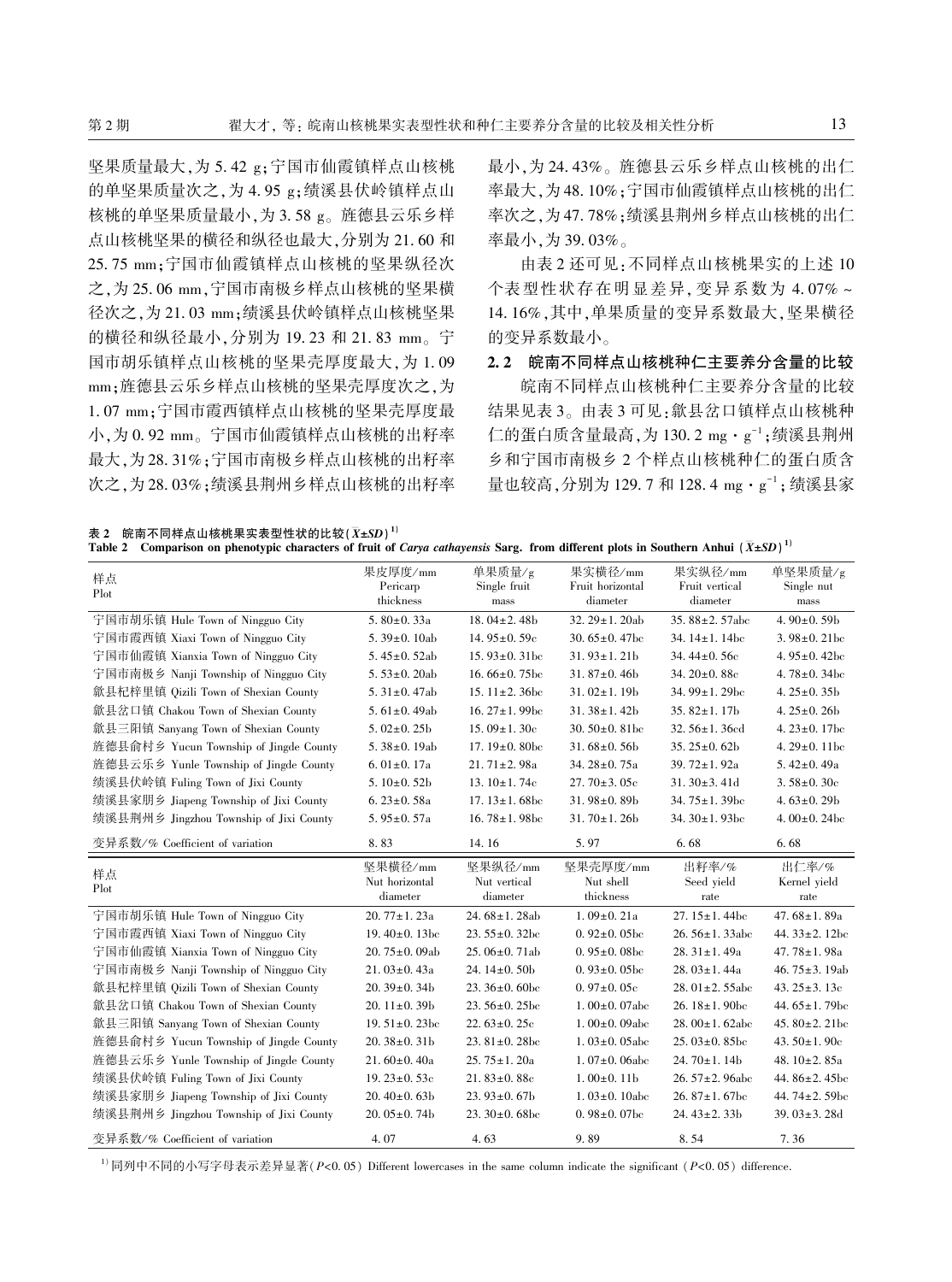朋乡样点山核桃种仁的蛋白质含量最低,为 91. 1 mg・g<sup>-1</sup>。绩溪县家朋乡样点山核桃种仁的粗脂肪含 量最高,为 548.8 mg・g<sup>-1</sup>;歙县岔口镇、歙县杞梓里 镇和旌德县俞村乡 3 个样点山核桃种仁的粗脂肪含 量也较高,分别为 529. 2、524. 2 和 522. 7 mg · g<sup>-1</sup>;绩 溪县荆州乡样点山核桃种仁的粗脂肪含量最低,为 468. 5 mg  $\cdot$  g<sup>-1</sup>  $\circ$ 

从种仁粗脂肪中主要脂肪酸相对含量来看,宁国 市仙霞镇样点山核桃的硬脂酸相对含量最高,为 4. 25%;宁国市南极乡、歙县岔口镇和歙县三阳镇 3 个样点山核桃的硬脂酸相对含量也较高,分别为 4. 18%、4. 09%和 4. 06%;宁国市霞西镇样点山核桃 的硬脂酸相对含量最低,为 3. 78%。 旌德县云乐乡 样点山核桃的棕榈酸相对含量最高,为12.49%;绩溪 县家朋乡和绩溪县荆州乡 2 个样点山核桃的棕榈酸 相对含量也较高,分别为 12. 27%和 12. 20%;旌德县 俞村 乡 样 点 山 核 桃 的 棕 榈 酸 相 对 含 量 最 低, 为 11. 63%。 绩溪县家朋乡样点山核桃的油酸相对含量 最高,为 55. 57%;宁国市霞西镇样点山核桃的油酸相 对含量次之,为 54. 95%;旌德县云乐乡样点山核桃的 油酸相对含量最低,为 51. 37%。 宁国市仙霞镇样点 山核桃的亚油酸相对含量最高,为 28. 93%;旌德县俞 村乡和旌德县云乐乡 2 个样点山核桃的亚油酸相对 含量也较高,分别为 28. 30%和 28. 15%;绩溪县家朋 乡样点山核桃的亚油酸相对含量最低,为 25. 01%。 歙县岔口镇旌德县云乐乡 2 个样点山核桃的亚麻酸 相对含量最高,均为 0. 39%;绩溪县荆州乡样点山核 桃的亚麻酸相对含量最低,为 0. 29%。

由表 3 还可见:不同样点山核桃种仁的主要养分 含量存在明显差异,变异系数为 4. 73% ~ 22. 35%,其 中,粗脂肪中亚麻酸相对含量的变异系数最大,而其 棕榈酸相对含量的变异系数最小。

表 3 皖南不同样点山核桃种仁主要养分含量的比较 $(\overline{X}{\texttt{\texttt{+SD}}})^{\texttt{1}}$ 

Table 3 Comparison on main nutrient contents in kernel of *Carya cathayensis* Sarg. from different plots in Southern Anhui  $(\bar{X} \pm SD)^{1}$ 

| 样点 $2$            | 蛋白质                                         | 粗脂肪                                           | 粗脂肪中主要脂肪酸的相对含量/%<br>Relative content of main fatty acids in crude fat |                      |                       |                      |                       |  |
|-------------------|---------------------------------------------|-----------------------------------------------|-----------------------------------------------------------------------|----------------------|-----------------------|----------------------|-----------------------|--|
| Plot <sup>2</sup> | 含量/(mg・g <sup>-1</sup> )<br>Protein content | 含量/(mg・g <sup>-1</sup> )<br>Crude fat content | 硬脂酸<br>Stearic acid                                                   | 棕榈酸<br>Palmitic acid | 油酸<br>Oleic acid      | 亚油酸<br>Linoleic acid | 亚麻酸<br>Linolenic acid |  |
| P <sub>1</sub>    | 98. $8 \pm 17$ . 4bc                        | 492. $1 \pm 6$ . 2c                           | $3.94 \pm 0.06c$                                                      | 12.07 $\pm$ 0.69ab   | 53.42 $\pm$ 2.04ab    | $26.23 \pm 0.63 b$   | $0.36 \pm 0.11$ ab    |  |
| P <sub>2</sub>    | 116. $5\pm 22$ . 6abc.                      | 491. $1\pm 23$ . 2abc.                        | $3.78 \pm 0.21$ cd                                                    | 12.00 $\pm$ 0.34ab   | 54.95 $\pm$ 3.26ab    | $25.71 \pm 3.66$ abc | 0. $36\pm0.08ab$      |  |
| P <sub>3</sub>    | 112.0 $\pm$ 16.3b                           | 483.1 $\pm$ 48.5abc                           | 4. $25 \pm 0.20a$                                                     | 11.97 $\pm$ 0.60ab   | 51.46 $\pm$ 2.76ab    | $28.93 \pm 4.31a$    | $0.32\pm0.06b$        |  |
| <b>P4</b>         | 128.4 $\pm$ 26.3ab                          | 470. $1 \pm 18$ . 5bc                         | 4. $18\pm0.16ab$                                                      | 11.72 $\pm$ 0.16b    | 52. $25 \pm 6$ . 21ab | 27. $56\pm4.44ab$    | 0. $36\pm0.09ab$      |  |
| P <sub>5</sub>    | 114.7 $\pm$ 19.8abc                         | 524. $2\pm 23.7a$                             | $3.86 \pm 0.16$ cd                                                    | 11.83 $\pm$ 0.35ab   | 53.46 $\pm$ 3.38ab    | $27.88 \pm 3.38$ abc | $0.31 \pm 0.06$       |  |
| P <sub>6</sub>    | 130. $2\pm 27.4a$                           | 529.2 $\pm$ 44.8a                             | 4.09 $\pm$ 0.22bc                                                     | 11.74 $\pm$ 0.54ab   | 53. $91 \pm 2.97$ ab  | $25.47 \pm 2.21$ bc  | $0.39 \pm 0.11a$      |  |
| P7                | 101. $1 \pm 14$ . 0b                        | 484.1 $\pm$ 64.5abc                           | 4.06 $\pm$ 0.10bc                                                     | 11.98 $\pm$ 0.23ab   | 53.95 $\pm$ 3.37ab    | $26.38 \pm 3.58$ abc | $0.30\pm0.08b$        |  |
| P8                | 97.8 $\pm$ 7.1 $c$                          | 522.7 $\pm$ 7.9a                              | $3.95\pm0.22$ bc                                                      | 11.63 $\pm$ 0.44b    | 52.76 $\pm$ 1.84ab    | $28.30 \pm 1.83$ ab  | $0.31 \pm 0.06$       |  |
| P <sub>9</sub>    | 100. $1\pm 2$ , 6b                          | 473. $8\pm 25$ . 9abc                         | $3.97\pm0.18$ bc                                                      | 12.49 $\pm$ 1.34a    | $51.37 \pm 1.92 b$    | 28. $15\pm3.46a$     | $0.39 \pm 0.12$ a     |  |
| P <sub>10</sub>   | 118.4 $\pm$ 23.5abc                         | $471.0 \pm 32.3$ bc                           | 3.89 $\pm$ 0.17 $\rm{c}$                                              | 11.71 $\pm$ 0.40b    | 53.88 $\pm$ 2.50ab    | $27.09 \pm 2.15$ ab  | 0. $34\pm0.09ab$      |  |
| <b>P11</b>        | 91. $1\pm 38$ . 2bc                         | 548.8 $\pm$ 37.8a                             | 3.86 $\pm$ 0.14 $c$                                                   | 12. $27 \pm 0.33$ ab | 55. $57\pm2.74a$      | $25.01 \pm 2.61$     | $0.30\pm0.07b$        |  |
| P <sub>12</sub>   | $129.7 \pm 17.1a$                           | 468. $5\pm34$ . 2bc                           | $3.99 \pm 0.17$ bc                                                    | 12. $20\pm 0.83$ ab  | 53. $10\pm 2.49$ ab   | $27.13 \pm 3.13$ ab  | $0.29 \pm 0.04$       |  |
| $CV\%$            | 7.29                                        | 21.75                                         | 4.82                                                                  | 4.73                 | 5.37                  | 10.93                | 22.35                 |  |

<sup>1)</sup> 同列中不同的小写字母表示差异显著(P<0.05) Different lowercases in the same column indicate the significant (P<0.05) difference.

<sup>2)</sup> P1:宁国市胡乐镇 Hule Town of Ningguo City;P2:宁国市霞西镇 Xiaxi Town of Ningguo City;P3:宁国市仙霞镇 Xianxia Town of Ningguo City; P4: 宁国市南极乡 Nanji Township of Ningguo City; P5: 歙县杞梓里镇 Qizili Town of Shexian County; P6: 歙县岔口镇 Chakou Town of Shexian County; P7: 歙县三阳镇 Sanyang Town of Shexian County; P8: 旌德县俞村乡 Yucun Township of Jingde County; P9: 旌德县云乐乡 Yunle Township of Jingde County; P10: 绩溪县伏岭镇 Fuling Town of Jixi County; P11: 绩溪县家朋乡 Jiapeng Township of Jixi County; P12: 绩溪县荆 州乡 Jingzhou Township of Jixi County. CV: 变异系数 Coefficient of variation.

#### 2. 3 皖南山核桃果实表型性状和种仁主要养分含量

#### 的 Pearson 相关性分析

2. 3. 1 果实表型性状间的 Pearson 相关性分析 皖 南山核桃果实表型性状间的 Pearson 相关性分析结 果见表 4。

由表 4 可见:果实横径与坚果横径和坚果纵径呈 显著( $P$ <0.05)负相关,与果实纵径呈极显著( $P$ < 0. 01)负相关;坚果横径与坚果纵径和坚果壳厚度呈 显著负相关;坚果纵径与坚果壳厚度呈显著正相关; 坚果壳厚度与出籽率和出仁率呈显著正相关;出籽率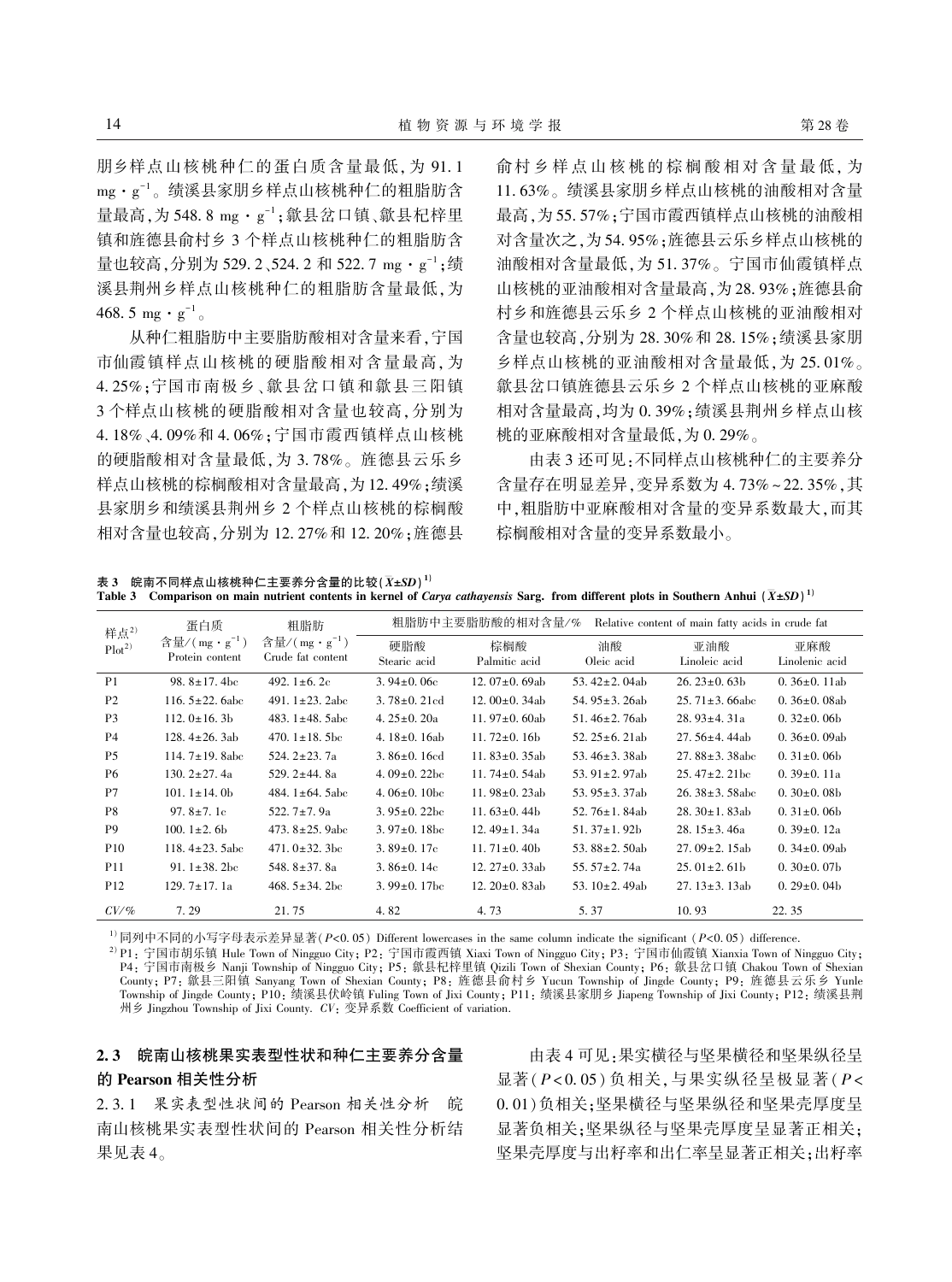| 指标         | 相关系数<br>Correlation coefficient |            |            |            |            |            |            |            |            |            |
|------------|---------------------------------|------------|------------|------------|------------|------------|------------|------------|------------|------------|
| Index      | PT                              | <b>SFM</b> | <b>FHD</b> | <b>FVD</b> | <b>SNM</b> | <b>NHD</b> | <b>NVD</b> | <b>NST</b> | <b>SYR</b> | <b>KYR</b> |
| <b>PT</b>  | 1.000                           |            |            |            |            |            |            |            |            |            |
| <b>SFM</b> | 0.025                           | 1.000      |            |            |            |            |            |            |            |            |
| <b>FHD</b> | 0.088                           | $-0.087$   | 1.000      |            |            |            |            |            |            |            |
| <b>FVD</b> | $-0.075$                        | 0.099      | $-0.914**$ | 1.000      |            |            |            |            |            |            |
| <b>SNM</b> | $-0.121$                        | $-0.154$   | $-0.127$   | $-0.065$   | 1.000      |            |            |            |            |            |
| <b>NHD</b> | $-0.022$                        | 0.055      | $-0.251*$  | 0.211      | 0.109      | 1.000      |            |            |            |            |
| <b>NVD</b> | 0.094                           | 0.086      | 0.120      | $-0.306*$  | 0.011      | $-0.339*$  | 1.000      |            |            |            |
| <b>NST</b> | 0.104                           | 0.079      | $-0.096$   | $-0.029$   | $-0.007$   | $-0.271*$  | $0.306*$   | 1.000      |            |            |
| <b>SYR</b> | 0.087                           | $-0.064$   | $-0.165$   | 0.111      | 0.111      | 0.078      | 0.081      | $0.554*$   | 1.000      |            |
| <b>KYR</b> | 0.080                           | $-0.056$   | $-0.109$   | 0.055      | 0.112      | 0.066      | 0.074      | $0.514*$   | $0.813**$  | 1.000      |

|  | 表 4 皖南山核桃果实表型性状间的 Pearson 相关性分析结果 $^{\rm 1)}$                                                                                              |  |
|--|--------------------------------------------------------------------------------------------------------------------------------------------|--|
|  | Table 4 Result of Pearson correlation analysis on phenotypic characters of fruit of Carya cathayensis Sarg. in Southern Anhui <sup>1</sup> |  |

<sup>1)</sup> PT: 果皮厚度 Pericarp thickness; SFM: 单果质量 Single fruit mass; FHD: 果实横径 Fruit horizontal diameter; FVD: 果实纵径 Fruit vertical diameter; SNM: 单坚果质量 Single nut mass; NHD: 坚果横径 Nut horizontal diameter; NVD: 坚果纵径 Nut vertical diameter; NST: 坚果壳厚度 Nut shell thickness; SYR: 出籽率 Seed yield rate; KYR: 出仁率 Kernel yield rate. ∗∗: P<0. 01; ∗: P<0. 05.

与出仁率呈极显著正相关;其他果实表型性状间的相 关性均不显著。

2. 3. 2 种仁主要养分含量间的 Pearson 相关性分析 皖南山核桃种仁主要养分含量(包括蛋白质和粗脂肪 含量以及粗脂肪中硬脂酸、棕榈酸、油酸、亚油酸和亚 麻酸相对含量)间的 Pearson 相关性分析结果见表 5。

由表 5 可见:大部分种仁主要养分含量间的相关 性达到显著或极显著水平,其中,蛋白质含量与粗脂 肪含量以及油酸和亚油酸相对含量呈极显著正相关, 与棕榈酸和亚麻酸相对含量呈显著正相关;粗脂肪含 量与油酸、亚油酸和亚麻酸相对含量呈显著正相关, 与硬脂酸相对含量呈显著负相关;硬脂酸相对含量与 棕榈酸相对含量呈显著正相关;棕榈酸相对含量与亚 油酸相对含量呈显著正相关;油酸相对含量与亚油酸 和亚麻酸相对含量呈显著正相关;亚油酸相对含量与 亚麻酸相对含量呈显著正相关。

表 5  $\,$ 皖南山核桃种仁主要养分含量间的 Pearson 相关性分析结果 $^{1)}$ Table 5 Result of Pearson correlation analysis on main nutrient contents in kernel of Carya cathayensis Sarg. in Southern Anhui<sup>1)</sup>

| 指标              | 相关系数<br>Correlation coefficient |           |                 |                 |                 |                 |                 |
|-----------------|---------------------------------|-----------|-----------------|-----------------|-----------------|-----------------|-----------------|
| Index           | $C_1$                           | $C_{2}$   | RC <sub>1</sub> | RC <sub>2</sub> | RC <sub>3</sub> | RC <sub>4</sub> | RC <sub>5</sub> |
| $C_1$           | 1.000                           |           |                 |                 |                 |                 |                 |
| C <sub>2</sub>  | $0.560*$                        | 1.000     |                 |                 |                 |                 |                 |
| RC <sub>1</sub> | 0.072                           | $-0.495*$ | 1.000           |                 |                 |                 |                 |
| RC <sub>2</sub> | $0.512*$                        | 0.058     | $0.479*$        | 1.000           |                 |                 |                 |
| RC <sub>3</sub> | $0.817**$                       | $0.604*$  | $-0.069$        | 0.222           | 1.000           |                 |                 |
| RC <sub>4</sub> | $0.825**$                       | $0.691*$  | $-0.174$        | $0.238*$        | $0.744*$        | 1.000           |                 |
| RC <sub>5</sub> | $0.295*$                        | $0.346*$  | $-0.179$        | $-0.097$        | $0.396*$        | $0.351*$        | 1.000           |

 $11^1C_1$ : 蛋白质含量 Protein content; C<sub>2</sub>: 粗脂肪含量 Crude fat content; RC<sub>1</sub>: 硬脂酸相对含量 Stearic acid relative content; RC<sub>2</sub>: 棕榈酸相对含量 Palmitic acid relative content; RC<sub>3</sub>: 油酸相对含量 Oleic acid relative content; RC<sub>4</sub>: 亚油酸相对含量 Linoleic acid relative content; RC<sub>5</sub>: 亚麻酸相 对含量 Linolenic acid relative content. ∗∗: P<0. 01; ∗: P<0. 05.

2. 3. 3 果 实 表 型 性 状 与 种 仁 主 要 养 分 含 量 的 Pearson 相关性分析 皖南山核桃果实表型性状与种 仁主要养分含量(包括蛋白质和粗脂肪含量以及粗 脂肪中硬脂酸、棕榈酸、油酸、亚油酸和亚麻酸相对含 量)的 Pearson 相关性分析结果见表 6。

由表 6 可见:单坚果质量与油酸和亚油酸相对含

量呈显著正相关;坚果横径与蛋白质含量以及硬脂 酸、油酸和亚油酸相对含量也呈显著正相关;而坚果 纵径却与硬脂酸相对含量呈显著负相关;坚果壳厚度 与蛋白质和粗脂肪含量以及油酸和亚油酸相对含量 呈显著正相关,与硬脂酸相对含量呈显著负相关;出 籽率和出仁率与蛋白质含量以及油酸、亚油酸和亚麻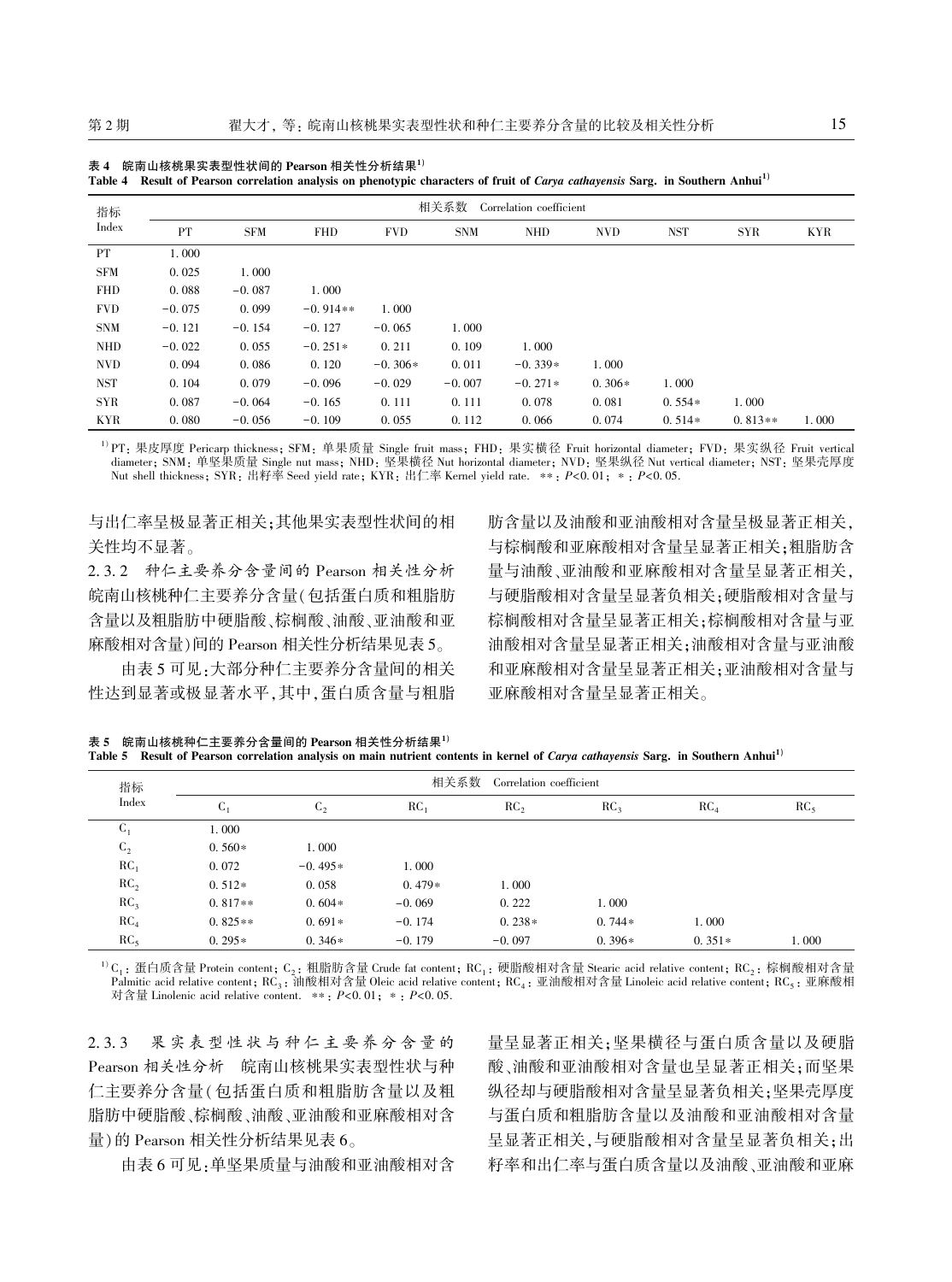|                            | 相关系数 $2$<br>Correlation coefficient <sup>2)</sup> |                               |                                             |                                              |                                          |                                              |                                               |  |  |  |
|----------------------------|---------------------------------------------------|-------------------------------|---------------------------------------------|----------------------------------------------|------------------------------------------|----------------------------------------------|-----------------------------------------------|--|--|--|
| 指标1)<br>Index <sup>1</sup> | 蛋白质含量<br>Protein<br>content                       | 粗脂肪含量<br>Crude fat<br>content | 硬脂酸相对含量<br>Stearic acid<br>relative content | 棕榈酸相对含量<br>Palmitic acid<br>relative content | 油酸相对含量<br>Oleic acid<br>relative content | 亚油酸相对含量<br>Linoleic acid<br>relative content | 亚麻酸相对含量<br>Linolenic acid<br>relative content |  |  |  |
| <b>PT</b>                  | 0.086                                             | 0.096                         | 0.046                                       | 0.049                                        | 0.123                                    | 0.021                                        | 0.050                                         |  |  |  |
| <b>SFM</b>                 | $-0.080$                                          | $-0.077$                      | $-0.067$                                    | $-0.058$                                     | $-0.006$                                 | $-0.094$                                     | $-0.196$                                      |  |  |  |
| <b>FHD</b>                 | $-0.164$                                          | $-0.112$                      | 0.091                                       | 0.018                                        | $-0.250$                                 | $-0.142$                                     | $-0.110$                                      |  |  |  |
| <b>FVD</b>                 | 0.098                                             | 0.074                         | $-0.054$                                    | $-0.018$                                     | 0.174                                    | 0.094                                        | 0.105                                         |  |  |  |
| <b>SNM</b>                 | 0.185                                             | 0.133                         | 0.038                                       | 0.039                                        | $0.226*$                                 | $0.233*$                                     | 0.101                                         |  |  |  |
| <b>NHD</b>                 | $0.265*$                                          | 0.008                         | $0.227*$                                    | 0.135                                        | $0.258*$                                 | $0.236*$                                     | 0.078                                         |  |  |  |
| <b>NVD</b>                 | $-0.023$                                          | 0.040                         | $-0.260*$                                   | $-0.135$                                     | $-0.003$                                 | $-0.035$                                     | $-0.077$                                      |  |  |  |
| <b>NST</b>                 | $0.237*$                                          | $0.516*$                      | $-0.601*$                                   | $-0.111$                                     | $0.338*$                                 | $0.327*$                                     | 0.108                                         |  |  |  |
| <b>SYR</b>                 | $0.748*$                                          | $0.809**$                     | $-0.546*$                                   | 0.137                                        | $0.716*$                                 | $0.769*$                                     | $0.394*$                                      |  |  |  |
| <b>KYR</b>                 | $0.679*$                                          | $0.875**$                     | $-0.421*$                                   | 0.082                                        | $0.657*$                                 | $0.716*$                                     | $0.336*$                                      |  |  |  |

表 6 皖南山核桃果实表型性状与种仁主要养分含量的 Pearson 相关性分析结果 Table 6 Result of Pearson correlation analysis on phenotypic characters of fruit with main nutrient contents in kernel of Carya cathayensis Sarg. in Southern Anhui

<sup>1)</sup> PT: 果皮厚度 Pericarp thickness; SFM: 单果质量 Single fruit mass; FHD: 果实横径 Fruit horizontal diameter; FVD: 果实纵径 Fruit vertical diameter; SNM: 单坚果质量 Single nut mass; NHD: 坚果横径 Nut horizontal diameter; NVD: 坚果纵径 Nut vertical diameter; NST: 坚果壳厚度 Nut shell thickness; SYR: 出籽率 Seed yield rate; KYR: 出仁率 Kernel yield rate.

<sup>2)</sup> \*\*:  $P<0.01$ ; \*:  $P<0.05$ .

酸相对含量呈显著正相关,与粗脂肪含量呈极显著正 相关,与硬脂酸相对含量呈显著负相关。

## 3 讨论和结论

植物天然群体形态特征变异丰富有利于其群体 进化[10] 。 本研究调查的皖南天然山核桃分布于北纬 29°51′46″至 30°46′55″、东经 118°30′01″至 119°19′20″ 区域,分布范围相对狭窄,但果实表型性状变异较丰 富,以单果质量的变异系数最大(14. 16%),坚果壳厚 度的变异系数也较大(9. 89%),而果皮厚度、果实横 径、果实纵径、单坚果质量、坚果横径、坚果纵径、出籽 率和出仁率的变异系数相对较小(均低于 9. 00%), 种仁的主要养分含量也存在较大变异,以亚麻酸相对 含量的变异系数最大(22. 35%),蛋白质含量的变异 系数次之(21. 75%),亚油酸相对含量的变异系数也 较大(10. 93%),而粗脂肪含量以及硬脂酸、棕榈酸和 油酸相对含量的变异系数却相对较小(均低于 8. 00%),这可能与本研究选择的样点范围相对狭窄 有关,但具体影响因子还需扩大样点范围进行深入研 究后才能确定。

山核桃种仁营养丰富,富含蛋白质和脂肪酸(包 括饱和脂肪酸和不饱和脂肪酸),其中,饱和脂肪酸 中硬脂酸和棕榈酸含量较高,不饱和脂肪酸中单不饱 和脂肪酸(如油酸)和多不饱和脂肪酸(如亚油酸和 亚麻酸) 的含量也较高,尤其是多不饱和脂肪酸,不 但是细胞膜的重要成分,而且具有预防心血管疾病、 调节免疫系统和促进大脑发育等重要作用<sup>[21-22]</sup>。研 究结果[21,23] 表明:皖南地区不同样点山核桃种仁蛋 白质含量为 9. 11% ~ 13. 02%,明显高于浙江杭州和 浙江新昌地区山核桃种仁蛋白质含量。 本研究中,皖 南 12 个样点山核桃的油酸相对含量最高,亚油酸相 对含量次之,棕榈酸相对含量居中,硬脂酸相对含量 较低,亚麻酸相对含量最低;然而,与其他地区山核桃 种仁的油酸相对含量[15,24-26] 相比,本研究中皖南 12 个样点山核桃的油酸相对含量却偏低。 本研究中皖 南 12 个样点山核桃的亚油酸相对含量为 25. 01% ~ 28.93%,明显高于湖南[22]和浙江[24-27]山核桃的亚油 酸相对含量。 富含不饱和脂肪酸的坚果食品具有广 阔的市场前景,深入研究皖南山核桃坚果在加工过程 中不饱和脂肪酸等营养成分的变化及差异,对山核桃 坚果产业的健康发展具有重大意义。

相关性分析结果显示:皖南山核桃的出籽率和出 仁率与硬脂酸相对含量均呈显著负相关,与粗脂肪含 量呈极显著正相关,与蛋白质含量以及油酸、亚油酸 和亚麻酸相对含量呈显著正相关;坚果横径和坚果壳 厚度与种仁主要养分含量多呈显著相关性,说明山核 桃的坚果横径、坚果壳厚度、出籽率和出仁率能够影 响其种仁的养分含量。

综上所述,皖南山核桃种仁的不饱和脂肪酸含量